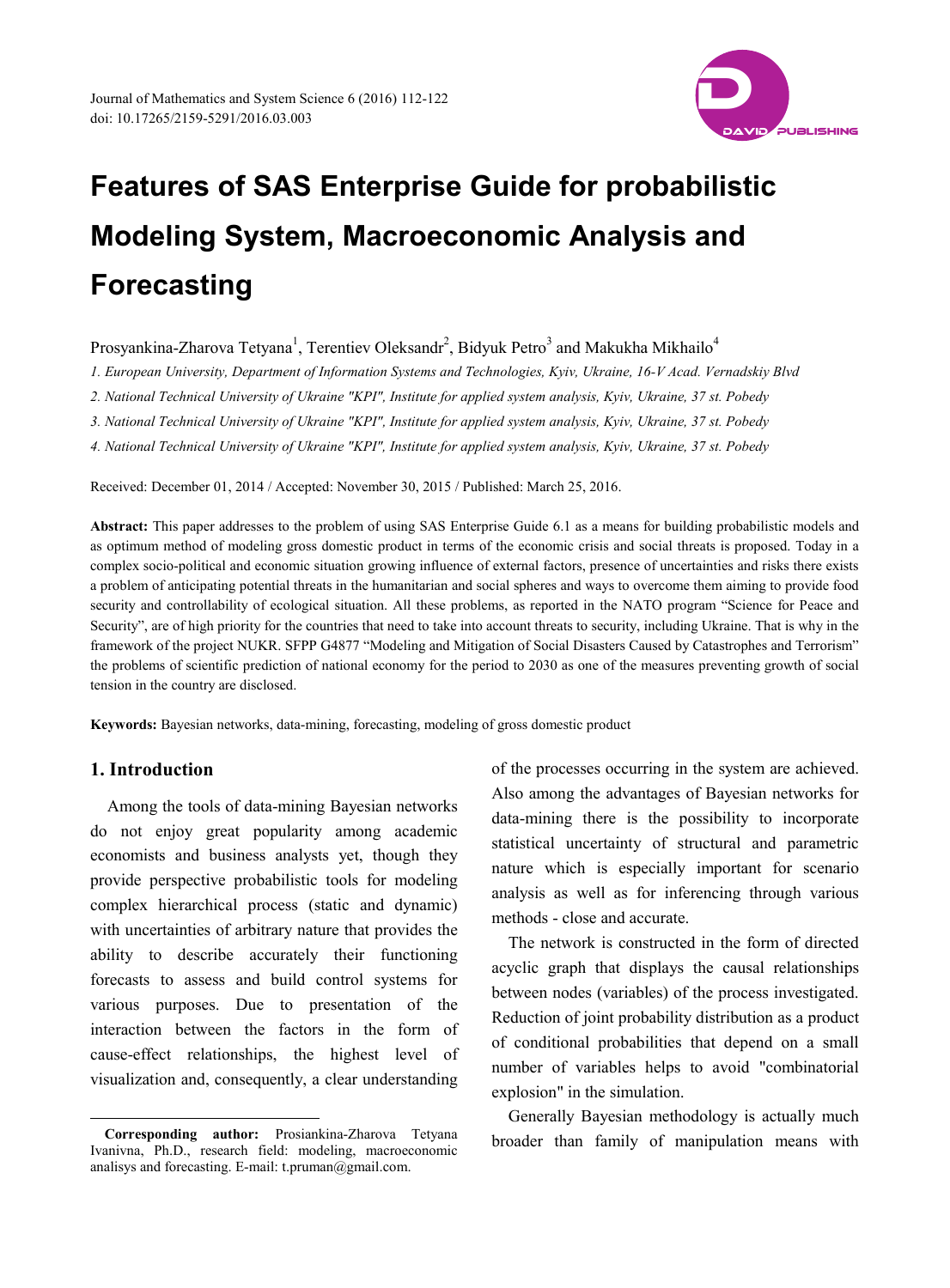conditional probabilities in oriented graphs. These are models with symmetric connections (random fields and grilles), models of dynamic processes (Markov chains), as well as a wide class of models with hidden variables that allow to solve the probabilistic problems of classification, pattern recognition and forecasting.

However, despite the advantages of the possibility to process both statistical data and expert estimates, the use of probabilistic modeling apparatus in the study of socio-economic and socio-political processes of different nature in Ukraine is extremely limited. This is due primarily to objective reasons, including the fact that a significant amount of statistical data is either confidential or for some years nonexistent due to the adaptation of the national statistical methodology to international standards. Such restrictions impede formation of sufficiently long sets of time series of these indicators which in its turn is the cause of the inability of clear and complete definition of quantitative characteristics of the most economic processes, the study of inter-branch exchange, ensuring coherence of performers and coordinators of processes and complexity of the decision making process by the necessity of processing large number of alternatives.

Solving these problems requires a scientific and reasonable methodology of practical application of data-mining systems for modeling and forecasting of macroeconomic and socio-political processes in various scenarios under uncertainty, and an active proceeding of specialized software for data- mining, including such powerful tool as SAS Enterprise Guide and SAS Enterprise Miner [1] that meet modern requirements for handling large amounts of data through the implementation of complex machine learning algorithms such as neural networks, cluster analysis, decision trees, ensemble models, gradient busting, Bayesian networks, regression analysis and others. These solutions are scalable according to the size of solved business problems. The module of high-performance processing uses the technologies of multithreaded and distributed data processing, using available processor and memory capabilities of your computer. To build a Bayesian network in the set of procedures of the core system of SAS Foundation, a procedure HPBNET was implemented, with which you can build different types of networks: naive Bayesian network, tree-augmented, naïve; Bayesian network- augmented naïve, the structure of parent-child and Markov blanket [1]. The advantages of using the procedure HPBNET is that it provides a choice of variables based on the independent tests as well as the automatic selection of the best model.

This high-performance tool can solve most of the problems related to the choice of the optimal Bayesian network structure, that is the one that describes the modeled process as exactly as possible. The need for powerful software tools for building Bayesian networks is associated with large amounts of computation to be performed in the construction of the network structure. In particular, the widespread use of evaluation methods of Bayesian network structure use test for conditional independence without using the ordered set of nodes, which exponentially increases the number of such tests. In addition, often in the analysis of socio-economic processes at the macro level there is a need to build the structure of a network with hundreds or even thousands of nodes, which involves processing training samples from hundreds thousands or even millions of records.

In general, the development of Bayesian algorithms is paid much attention to in the works of C. K. Chow and C. Liu [2], G. Rebane and J. Pearl [3], G. Cooper and E.A. Herskovits [4, 5], S. Wong and Y. Xiang [6], W. Lam and F. Bacchus [7], N. Friedman and M. Goldszmit [8], J. Suzuki [9, 10], who studied the methods based on evaluation functions. In addition, a number of algorithms based on tests for conditional independence are offered in the works of N. Wermuth [11], S. Lauritzen [11, 12] and J. Pearl [13].

Methods that can solve the problems of modeling processes domain area of which is not fully defined or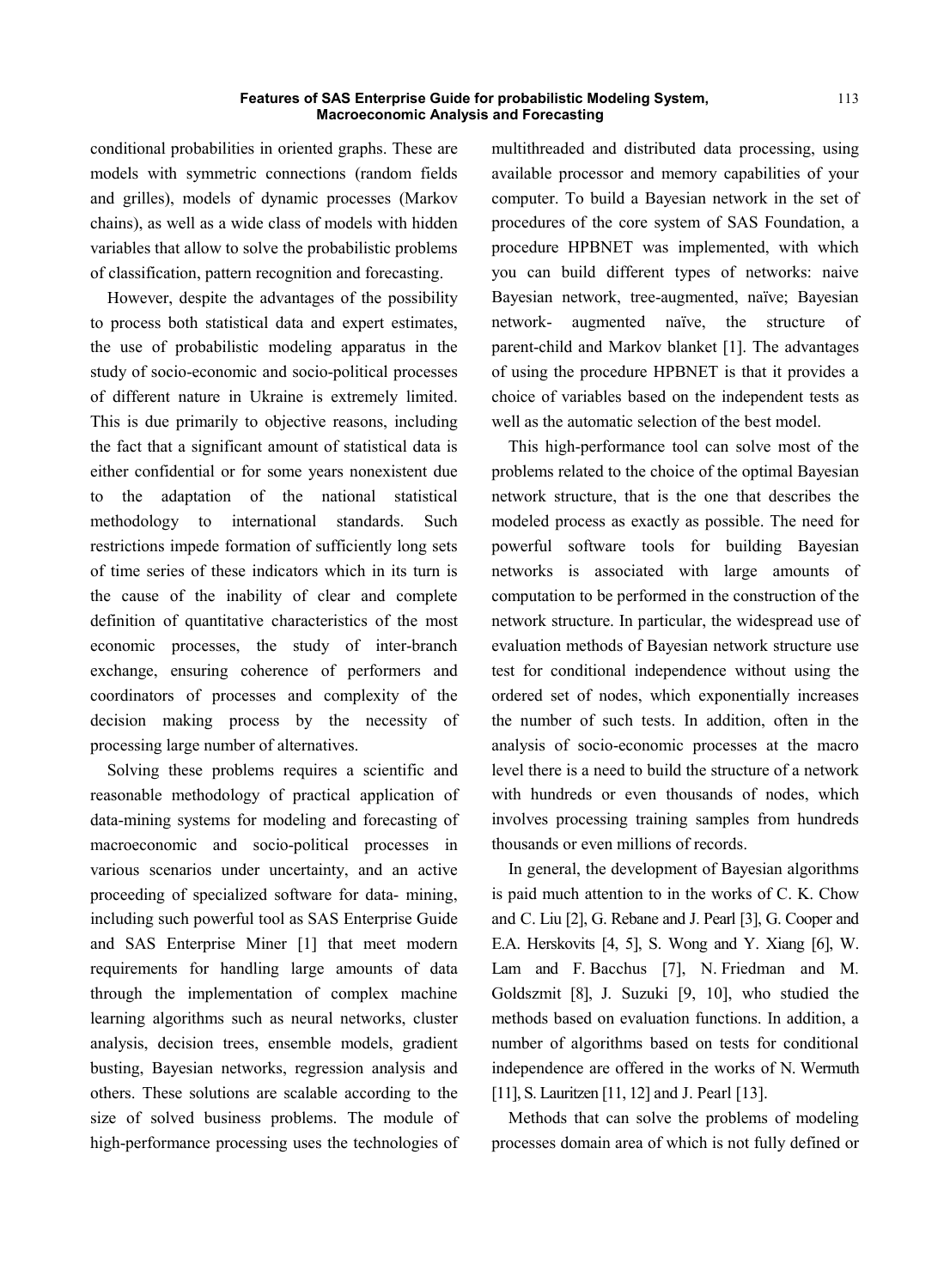there are no separate data sets in time series become currently important. These methods of building network structures with hidden variables, limits compression methods, algorithms that use the maximum expectation are described in works [14-26]. The reason to use these methods is a lack of full volume of statistical data to identify patterns and establish an adequate structure and calculation estimates of the model parameters. In addition, a significant amount of statistical data is either confidential or non-existent for some years, affecting the adequacy of the results of the economic analysis obtained by traditional methods. Such restrictions on the confidentiality of certain socio-economic indicators, statistical methodology adaptation to international standards complicate the formation of sufficiently long time series sets of these indicators. This situation caused by the inability of clear and complete definition of quantitative characteristics of most economic processes, cross-industry exchange of research and decision-making process is complicated by the large number of alternatives. Therefore, the use of traditional methods of economic-mathematical and statistical analysis does not give acceptable results. This is a major and significant disadvantage of majority of methods used in the development of state programs and strategies when studies are performed mainly on the basis of short time intervals (1- 3 years) and are based solely on numerical characteristics. This prevents not only the possibility of fully track cycling and trends in macroeconomic indicators changes, but also considering multifactor dependence on short-term, identifying development trends for the future.

Therefore, this article suggests the use of decision support systems designed to macroeconomic forecasting which are based on the use of Bayesian networks in combined with morphological analysis, cognitive and economic mathematic modeling. To determine the prospects of Ukraine's economy development in terms of socio-political and economic crisis, the gross domestic product and gross fixed

capital formation were forecasted by different scenarios (pessimistic, moderate, optimistic). To form scenario sets it was suggested to perform means of morphological analysis on the basis of the set of factors identified by the SWOT and PEST-analysis, and to determine the relations with the external environment and within the system – to use cognitive modeling. As a result of cognitive modeling a set of factors which are the most significant for the changes of the gross domestic product (the resulting rate of economic growth) was selected. It allowed reducing the number of input variables.

Since the investigated system contains a number of uncertainties for building Bayesian network, a method of construction with hidden nodes was chosen. Basing on Bayesian network topology the most significant variables affecting the intentional were defined, after that a multiple regression equation with forced inclusion in the model identified variables was built. Evaluation of the parameters of this model was performed basing on recursive least squares method. The undertaken study allowed grounding the most probable scenario of Ukraine's economic development in the short and long term. The feature of the suggested method is that the solution of problems of this kind belongs to the range of problems of system analysis on the one hand and the problems of decision-making on the other, so the use of a composition of different approaches to solve formalized and weakly formalized problems taking into account the uncertainty allows to optimize the existing modeling system, forecasting and control in the presence of various kinds of uncertainties, creates conditions for wider introduction of modern highly efficient decision support systems.

## **2. Experimental Section**

The problem of integrated system development for macroeconomic planning and forecasting through the application of modern mathematical tools and information technologies remains unresolved. Solution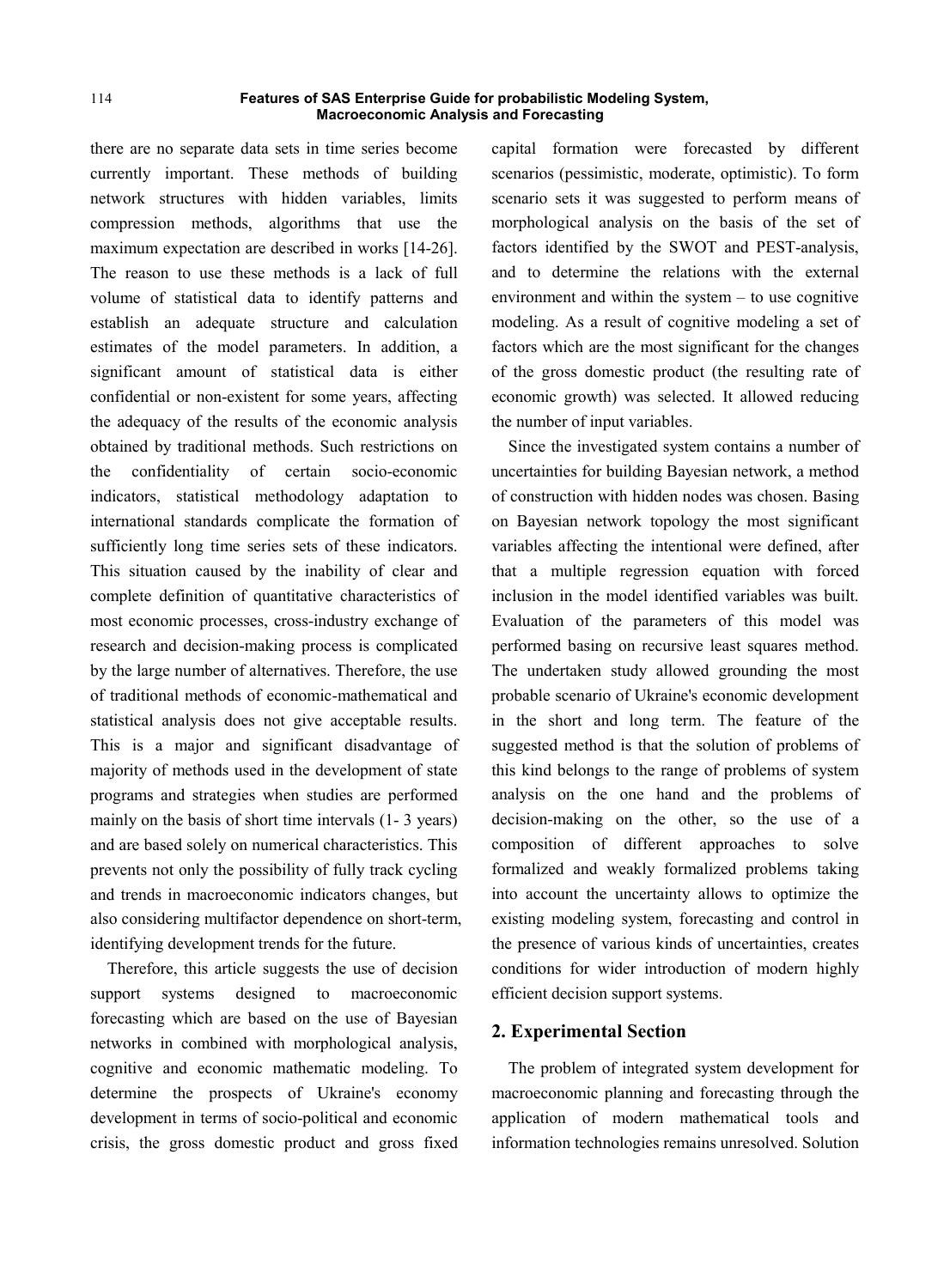of this problem is constrained by inertia as the executive authorities and the lack of established system of scientifically grounded methodological approaches to the analysis and modeling of national economy and its constituents. Therefore, the substantiation of the choice of methods and tools for analysis and forecasting of national economy under the conditions of potential socio-political and economic threats is an urgent task.

Development of forecasting system of the national economy which would avoid subjective expert assessments, process large volumes of both quantitative and qualitative indicators in a short period of time under changeable conditions of the present, which are characterized by social and economic threats, is one of the priorities of scientific prediction.

Traditionally, the use of the multiplier- accelerator model, in which a mathematical relationship between income growth and performance multiplier and accelerator in terms of the function of consumption and investment is optimal for the quantitative evaluation of the cause-consequence relations between the volume of investment and gross domestic product and is as in (1) and (2) [27, p.362-363]:

$$
C_t = C_0 + MPC \cdot Y_{t-1}, \tag{1}
$$

where  $C_t$  is the consumption for the period of time  $t$ ;

*C0* - autonomous consumption; *MPC* - marginal propensity to consume;  $Y_{t-1}$  - output and income in the period preceding time *t*.

$$
I_t = I_0 + b(Y_{t-1} - Y_{t-2}), \tag{2}
$$

where  $I_t$  - investments in period  $t$ ;  $I_0$  - autonomous investments; **b** - coefficient of acceleration;  $(Y_{t-1} - Y_{t-2})$ - change in income for the previous period.

It is believed that the use of the multiplier-accelerator model allows both to quantify the change in the gross domestic product under the influence of changes in investments, and the impact of changes in the value of independent demand for the cyclical fluctuations of the economy.

Calculations of multiplier and accelerator investments during 2006-2014 years, made on the basis of the State Statistics Service of Ukraine [28-29] showed that at the state level multiplier-accelerator effect is negligible. One reason is inflation; another is the reduction of national income, accompanied by a decrease in depreciation so that even simple reproduction becomes almost impossible. In addition, the ratio of gross fixed capital formation and gross domestic product remains far from that which ensures the reproduction of the national economy for a long time. This became one of the causes of the financial-economic crisis in 2009 and paved the way for the decline of the national economy in 2014 (fig. 1).



**Fig. 1 Graphical representation of certain indicators of national economic development.**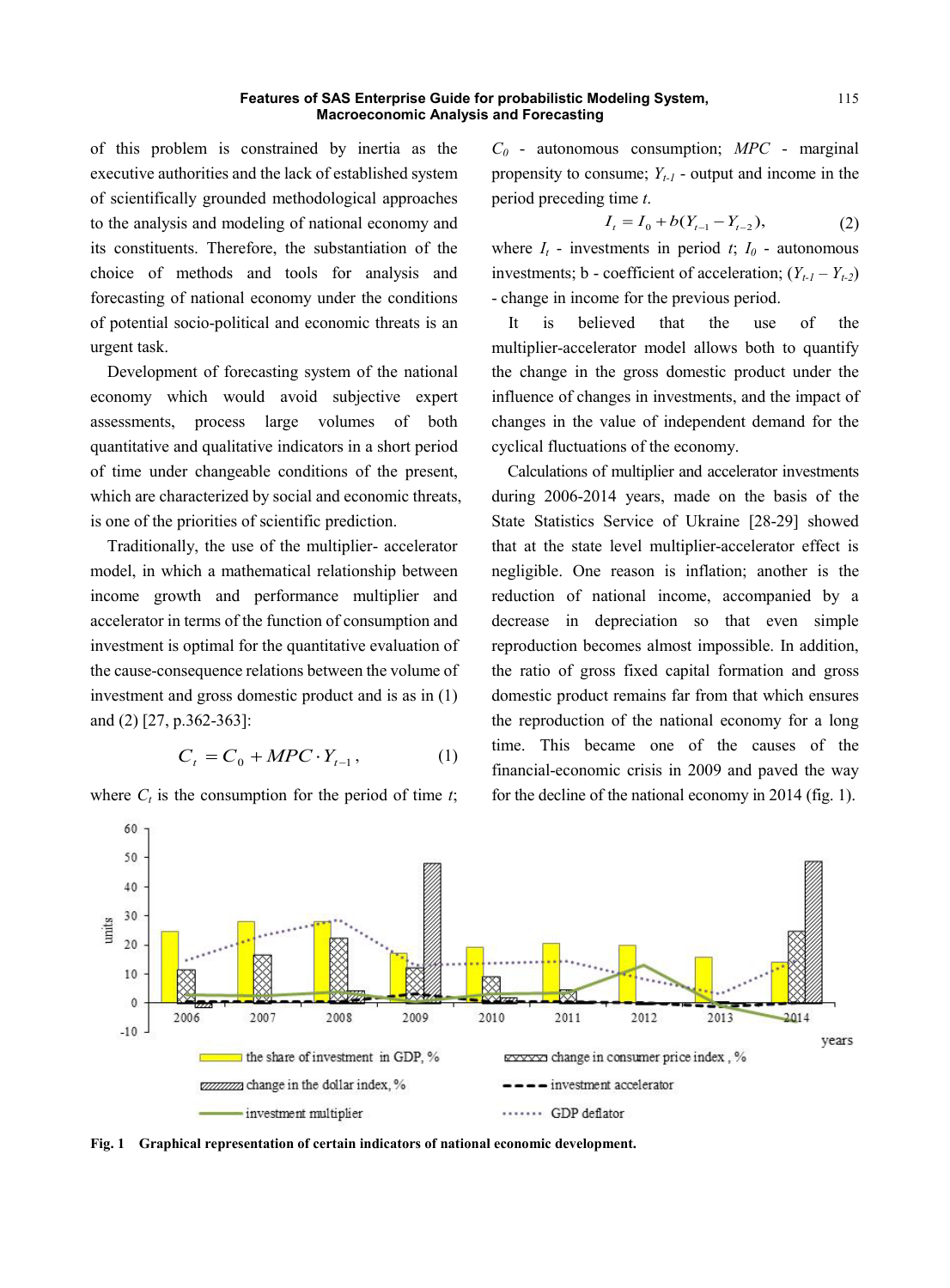Jumping change in the dollar exchange rate and the consumer price index in 2014 with a simultaneous increase in the gross domestic product deflator and the investments accelerator, unlike in 2009, which also casts doubt on the use of traditional methods of macroeconomic forecasting, applied mainly to regression analysis and so on should be noted.

The main and a significant disadvantage of most methods used in the development of state programs and strategies is studied mainly by means of regression analysis based on the short time intervals (1- 3 years) [27, 30, 31]. This prevents not only the possibility to fully track cycling and trends in macroeconomic indicators changes, but to consider multifactor dependence over a long period, to reveal uncertainty. Another problem is the lack of a complete set of data to describe the subject area of a studied problem since a large number of statistical data is either confidential or non-existent for some years due to changes in statistical methodology according to international standards. This complicates formation of sufficiently long time sets of these indicators, makes it impossible to identify patterns by means of traditional econometric methods of analysis, and prevents the formation of adequate structure and calculating estimates of the model parameters affecting the adequacy of the economic analysis results.

Traditional approaches to decision-making, based exclusively on deductive approach using rules of inference, such as "what-if" implied that the investigated problem would be formalized. However,

there are many weakly formalized problems which are difficult though possible to find the optimal solution for, and there are problems which are impossible to find an optimal solution by traditional methods based exclusively on formalized methods. The best option of decision support system for macroeconomic forecasting, in our opinion, is a combined decision support system, which combines algorithmic procedures with the decision support system based on decision rules. Therefore, to forecast the development of the national economy the decision support system consisting of subsystems for building Bayesian networks, statistical calculations, regression models, morphological analysis and cognitive modeling is suggested in this work. (table 1).

The analysis of the condition and dynamics of the national economy, SWOT and PEST-analysis showed that the features of the economy of Ukraine is the variability of events development, the presence of uncertainty, a significant impact of a number of countervailing factors that prevents the development of macroeconomic forecasting by one scenario only. Therefore, by means of morphological analysis on the plane with the axes of uncertainty configuration of influence states of the driving forces in the key variables was determined and their influence was set, their consistence was checked through the matrix of coherence. Given the need to evaluate the possibility of occurrence of one of the unforeseen scenarios, probabilistic modeling was used in the process of modeling gross domestic product.

| таріс т<br>scheme of methods application.                                                                                                                                                                              |  |  |  |  |  |
|------------------------------------------------------------------------------------------------------------------------------------------------------------------------------------------------------------------------|--|--|--|--|--|
| Methodical approach                                                                                                                                                                                                    |  |  |  |  |  |
| Empirical research methods, method of statistical observation, analysis and<br>synthesis, system analysis SWOT-analysis, PEST-analysis                                                                                 |  |  |  |  |  |
| Statistical analysis, data-mining, factor analysis, multivariate analysis,<br>principal components method, correlation and regression analysis,<br>typological and structural grouping, RFM-analysis, cluster analysis |  |  |  |  |  |
| Correlation-regression analysis, probabilistic modeling (Bayesian Networks)                                                                                                                                            |  |  |  |  |  |
| Scientific assessment, morphological analysis, scenario modeling                                                                                                                                                       |  |  |  |  |  |
| Data-mining, neural networks, econometric modeling, cognitive modeling                                                                                                                                                 |  |  |  |  |  |
| Econometric analysis, data mining methods, probabilistic modeling                                                                                                                                                      |  |  |  |  |  |
| Scientific assessment, Delphi method, graphic                                                                                                                                                                          |  |  |  |  |  |
|                                                                                                                                                                                                                        |  |  |  |  |  |

|  |  |  |  | Table 1 Scheme of methods application. |  |
|--|--|--|--|----------------------------------------|--|
|--|--|--|--|----------------------------------------|--|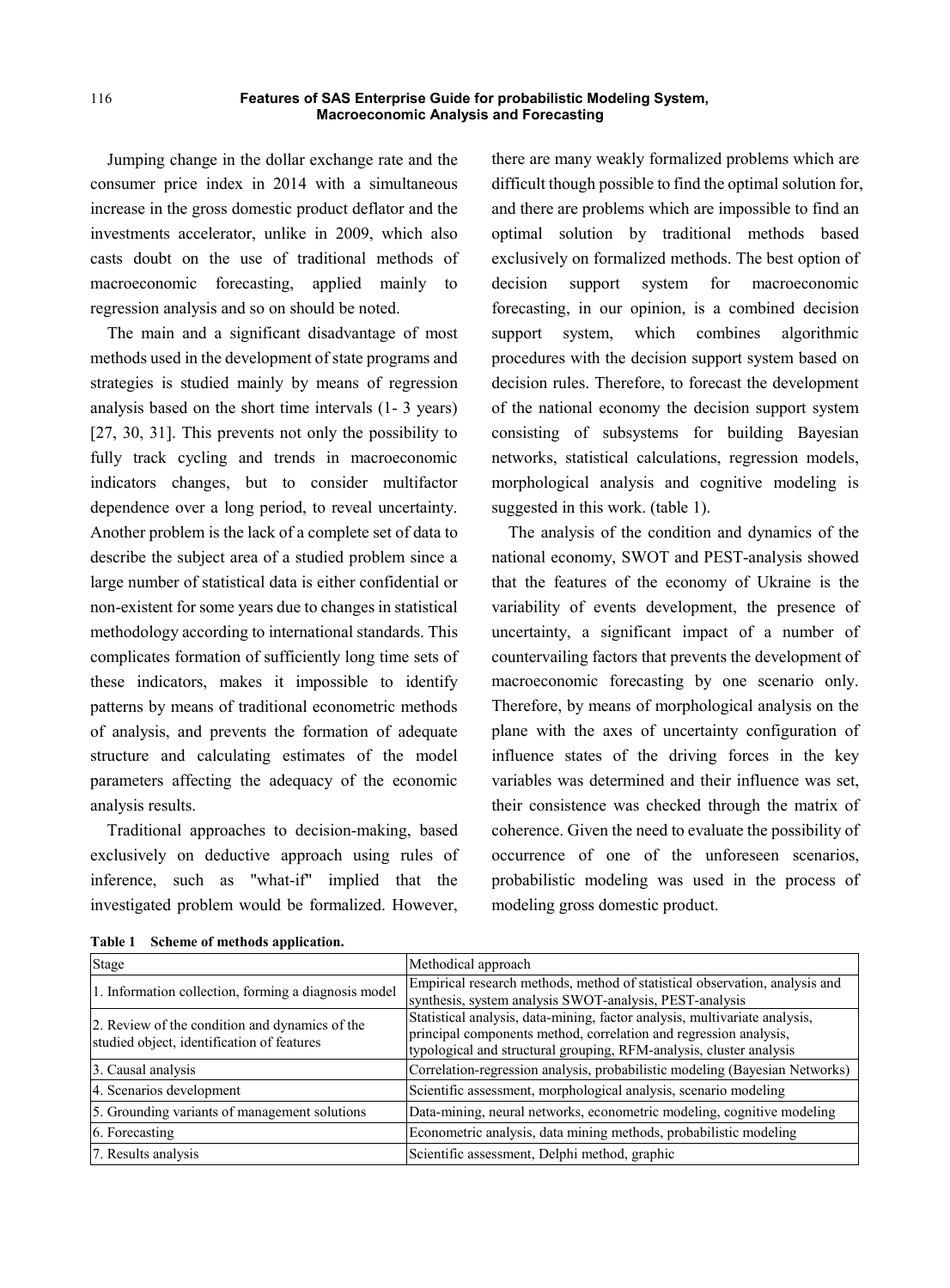Since the formation of gross domestic product is affected by a significant number of factors that not only promote its growth, but slow it, it was important to identify causal relationships between factors taking into account different scenarios of events development.

## **3. Results and Discussion**

As the main tool of analytical data processing such powerful analytical tool like SAS Enterprise Guide 6.1 [1] was used, which allowed to process large volumes of statistics. Overall over a thousand time series in the annual cutover of Ukrainian regions and economic activities according to current classifier of economic activities was processed by means of ETL procedures in the programming language SAS Base. The study was performed in two stages. Bayesian network topology that provides the information needed to identify causal relationships between variables and power relations between them was built on the first stage. When building a Bayesian network 56 indicators of socio-economic development of Ukraine for the period 2010-2014 years [28, 29] were used, from which 18 were used to build the network.

Bayesian Network is a pair of values  $\langle G, P \rangle$ , where *G* - directed acyclic graph consisting of a set of nodes *U*, and *P*- the set of values of probabilities. Combined probability values distribution for the nodes *U* are described as:

$$
p(U) = \prod_{X \in U} p(X|\pi(X)) \tag{3}
$$

where  $\pi(X)$  – set of parental nodes for X.

It is believed that the network topology *G* and probabilities distribution *P* corresponding each other.

For the target variable *T* Markov blanket is defined a subset of input variables  $MB \subseteq U - \{T\}$ , such that *T* is relatively independent of each input variable  $X \subseteq U - MB - {T}$  on the set of Bayesian network. It is believed that the target variable *T* corresponding the only unique Markov blanket structure.

The procedure HPBNET supports two approaches to variables selection. The first approach is using tests

for independence between each input variable and the target (the case when given option PRESCREENING = 1). The second approach is using conditional independence tests between each target and input variable for a given set of input variables (the case when given option VARSELECT =  $1, 2$  or 3).

In general HPBNET procedure uses two approaches to build network topology based on the evaluation function and on the basis of restrictions. The approach based on evaluation function uses functional which makes clear the quality of the structure obtained on training data, and seeks to build a structure with the best value of the functional. Restrictions based approach uses tests to determine the independence of branches and their directions [1]. To implement an approach based on building topology based on evaluation function in the procedure HPBNET Bayesian information criterion (BIC - Bayesian Information Criterion) was implemented and is calculated using the formula:

$$
BIC(G, D) = N \cdot \sum_{i=1}^{n} \sum_{j=1}^{q_i} \sum_{k=1}^{r_i} p(\pi_{ij}) \cdot p(X_i = v_{ik} | \pi_{ij}) \cdot \ln(p(X_i = v_{ik} | \pi_{ij})) - ,
$$
  

$$
-\frac{M}{2} \cdot \ln(N)
$$
 (4)

where  $G$  – topology of network,  $D$  – training data set, *N*– number of observations in *D*, *n* – number of variables,  $X_i - i$ -variable,  $r_i$ – number of variable levels  $X_i$ ,  $\pi_{ij}$  – *j* parents variable combination  $X_i$ ,  $\sum_{i=1}^r (r_i - 1)$  $=\sum_{i=1}^{n}(r_{i}-1)\times$  $M = \sum_{i=1}^{n} (r_i - 1) \times q_i$  $1 \times q_i$  – the number of parameters of

probability distribution.

The procedure HPBNET uses tests to determine the independence of branches and their directions. We assume that three variables *X, Y, Z* exist. After completing the test for independence, it was determined that there is a connection between *X* and *Z, Y* and *Z*, but there is no connection between *X* and *Y*. If *X* is conditionally independent of *Y* for a given subset of variables  $S = \{Z\} \cup S', S' \subseteq U - \{X, Y, Z\}$ , direction between *X* and *Y* and *Z*, is designated as  $X \rightarrow Z$  and  $Y \rightarrow Z$  respectively.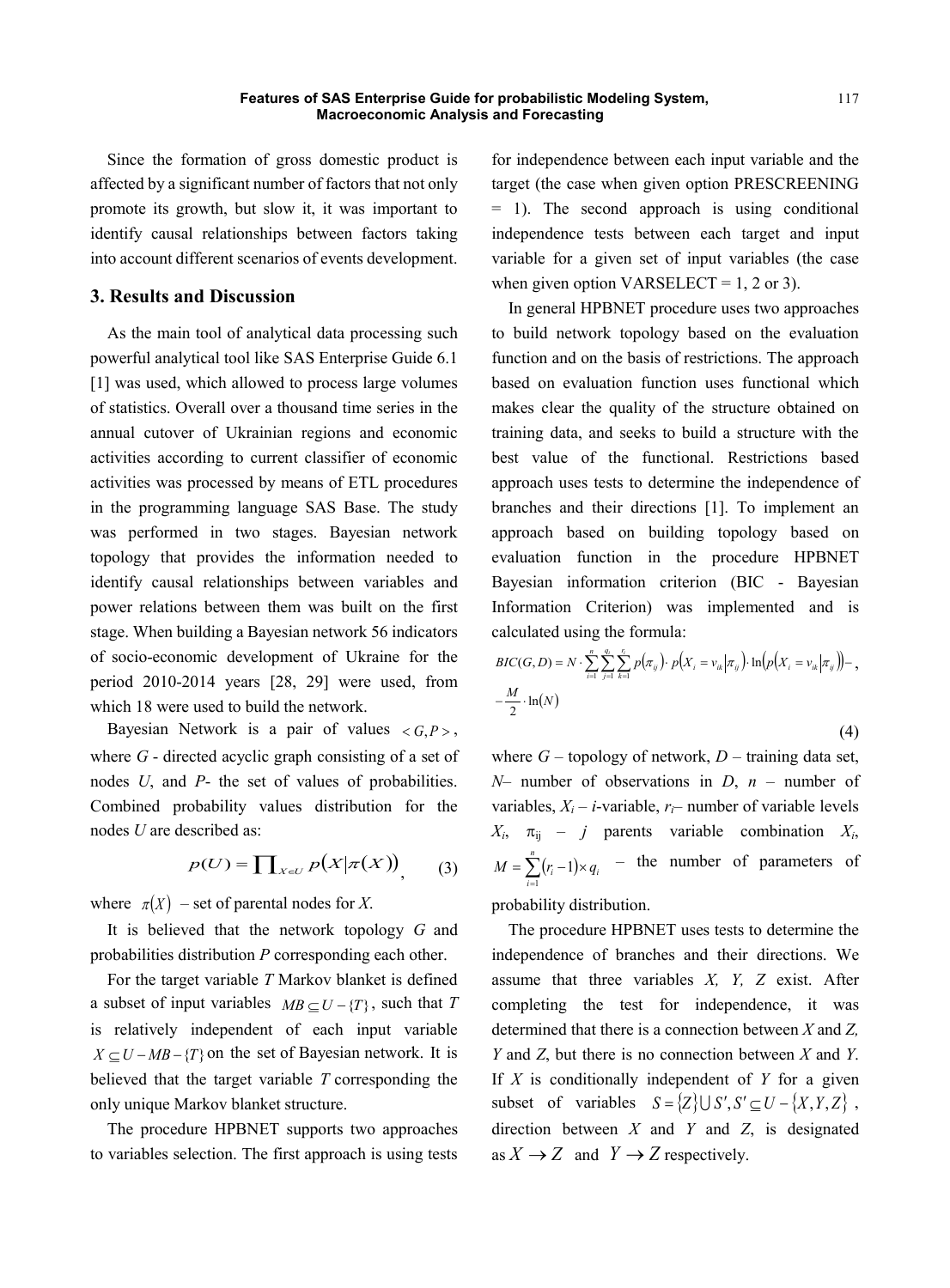It should be pointed out that the use of tests for independence cannot show the orientation relationships between variables because some patterns are equivalent and have the same test values for conditional independence. For example,  $X \leftarrow Y \leftarrow Z$ ,  $X \rightarrow Y \rightarrow Z$  and  $X \leftarrow Y \rightarrow Z$  belong to equivalent classes. In that case, the procedure HPBNET uses the value function of Bayesian information criterion for determining the direction of bonds.

HPBNET procedure allows to build Bayesian networks of different types, naive Bayes (NB), tree-augmented naive (TAN), Bayes network augmented naive (BAN), parent-child network (PC) and Markov Blanket (MB). Depending on the chosen type of network different algorithms are used. For example, for the case  $STRUCTURE = TAN algorithm$ for constructing the widest tree is used, where value of mutual information is used as the weight value of relations between peaks. When forming the topology values BESTONE or BESTSET are used for option PARENTING.

The procedure HPBNET organizes input variables based on the value of Bayesian information criterion of the function and is calculated by the formula (5):

 $BIC(X, T) = \max(BIC(X \rightarrow T), BIC(T \rightarrow X)),$ (5)

where  $X$  – input variable, a  $T$  – target variable,  $BIC(T \to X)$  is the value Bayesian information criterion function when *X* father towards *T* (ignoring all other variables), and *BIC*( $T \rightarrow X$ ) is the case where *X* is a descendant in relation to *T* (ignoring all other variables).

HPBNET procedure primarily defines parental nodes in relation to the target structures "parent-child" and Markov blanket. After that identifies parents for input variables that have the highest value for Bayesian information criterion of the function in relation to the target. This continues until there are input variables with large values of the function of Bayesian information criterion. When determining parental nodes in relation to the input, the relationship

is based on tests for independence. After that the orientation (direction) of relations is made on the basis of tests on the independence and function of information criterion. HPBNET procedure uses the function of Bayesian information criterion for targeting not only relations, but also to control the complexity of the network because a complicated network has many fathers, for which the function of Bayesian information criterion is imposed a penalty value.

Values Bestone and Bestset of the option PARENTING try to identify local best structure for each peak. BESTONE adds the best candidate variable to parents at each iteration, while BESTSET tries to choose the best candidates among the plurality of sets of variables.

If there are too many input variables, the structure training may take a long time because the number of possible combinations of variables increases exponentially. Therefore, selection of the most important variables of the analysis was made at a previous stage.

Parameters study consists in determining the probability distribution for each peak of the network structure. Probability distribution has a discrete character for procedures HPBNET because interval variables are divided into groups (intervals).

According to the received results,  $(x_1, x_2, ..., x_{n-1})$ notation by formula 6 is reflected in a table of probability distribution:

$$
\arg \max_{c} p(T = c | x_1, x_2, ..., x_{n-1}) =
$$
  
\n
$$
p(x_1, x_2, ..., x_{n-1} | T = c) \times K =
$$
  
\n
$$
\prod_{i} p(x_i | = \pi(X_i)) \times K
$$
 (6)

where  $c$  – level of a target variable,  $\pi(X_i)$  – parent variable of  $X_i$ ,  $K$  – constant,  $X_n = T$  – target variable.

Statistical characteristics of the constructed model: Misclassification Rate - 22%, Roc Index - 0.84.

On the basis of the constructed topology it was found that the highest growth of the gross domestic product (6%) can be achieved by increasing such factors as tax revenues (more than 30%), volume of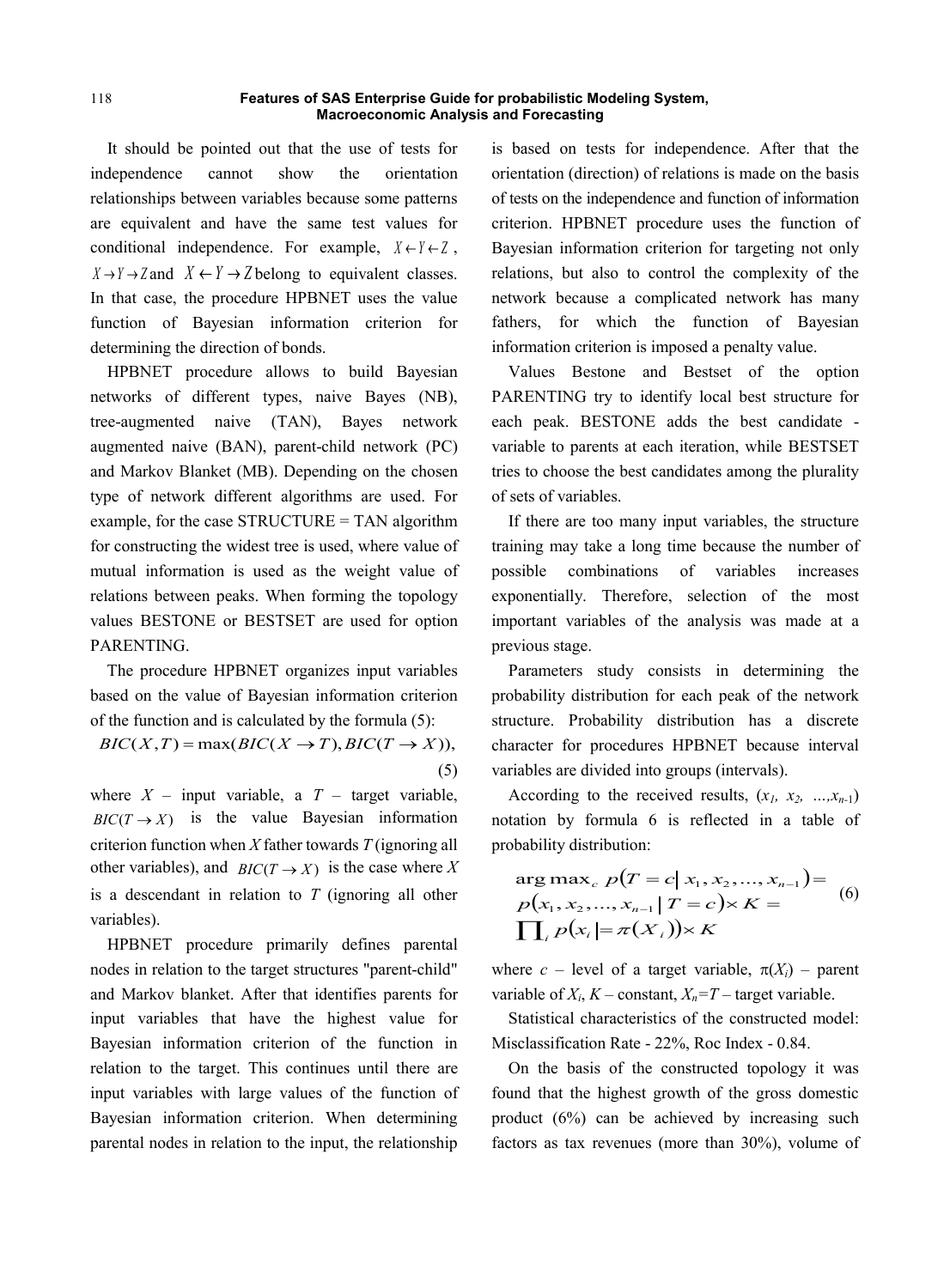deposits in the economy (more than 20%), capital investment in agriculture (more than 36%), growth in volume of gross value added of agricultural products (more than 25%), growth in volume of capital investment in food industry (more than 20%). The probability of this scenario implementation is quite low that is 26%.

If tax revenues (more than 14%), volume of deposits in the economy (not less than 17%) and investment in capital assets (more than 36%), gross value added of agricultural products (more than 15%), growth in volume of capital investment in food industry (more than 10%) are increased, the gross domestic product will grow by 2.8%. The probability of such developments is rather low that is 51%. In other words the use of probabilistic modeling allowed to move from quality values applied in morphological analysis to numerical characteristics of the development of national economy.

The following models were constructed during the further research: autoregressive model of the first order, autoregressive model of the first order including seven exogenous variables, regression model where input variables were used as a combination of products and polynomials, neural network with previous selection of input variables which are the most correlated with the input variable, neural network with previous selection of input variables, neural network with the previous reduction of the number of input variables based on cluster analysis, regression model with clusters as input variables, combined model as a Bayesian network using multiple regression.

In particular, mathematical model of the gross domestic product of the first order is (7):

*Y=11873.2+0.7\*Y(-1)-0.29\*Y(-2)+0.41\*X-0.35\*X(-1)* (7) where  $Y -$  the gross domestic product of Ukraine, million of UAH;  $X$  – volume of investment in capital assets, million of UAH.

The model used for a long-term forecasting of the gross fixed capital formation is as follows (8):

*V=-57510.57+1.02\*Y(-1)+0.48\*Y-0.46\*Y(-1)* (8) where  $Y$  – value range of the gross domestic product, of Ukraine, million of UAH; *V* – volume of the gross fixed capital formation of Ukraine, million of UAH. Forecasting results are presented in table 2.

**Table 2 The results of long-term forecasting of gross domestic product and gross fixed capital formation by different scenarios**

| Year | Predictive value of gross domestic product by the scenario,<br>millions of UAH |               |               | Forecasting of gross fixed            | Ratio of gross fixed capital<br>formation and gross |
|------|--------------------------------------------------------------------------------|---------------|---------------|---------------------------------------|-----------------------------------------------------|
|      | Moderate                                                                       | Pessimistic   | Optimistic    | capital formation, millions<br>of UAH | domestic product by<br>optimistic scenario, %       |
| 2015 | 1 684 854                                                                      | 1 128 852.058 | 2 240 856     | 336 128.37                            | 15                                                  |
| 2016 | 1802980                                                                        | 1 207 996.356 | 2 397 963     | 359 694.51                            | 15                                                  |
| 2017 | 1921 105                                                                       | 1 287 140.655 | 2 555 070     | 408 811.14                            | 16                                                  |
| 2018 | 2 0 3 9 2 3 1                                                                  | 1 366 284.953 | 2 712 177     | 433 948.36                            | 16                                                  |
| 2019 | 2 157 357                                                                      | 1 445 429.251 | 2 869 285     | 573 856.96                            | 20                                                  |
| 2020 | 2 2 7 5 4 8 3                                                                  | 1 524 573.549 | 3 0 2 6 3 9 2 | 665 806.33                            | 22                                                  |
| 2021 | 2 3 9 3 6 0 9                                                                  | 1 603 717.847 | 3 183 500     | 764 039.99                            | 24                                                  |
| 2022 | 2 5 1 1 7 3 5                                                                  | 1 682 862.145 | 3 340 608     | 901 964.04                            | 27                                                  |
| 2023 | 2 629 860                                                                      | 1 762 006.444 | 3 497 714     | 1 084 291.3                           | 31                                                  |
| 2024 | 2 747 986                                                                      | 1 841 150.742 | 3 6 5 4 8 2 1 | 1 206 091.1                           | 33                                                  |
| 2025 | 2 866 112                                                                      | 1 920 295.04  | 3 811 929     | 1 257 936.6                           | 33                                                  |
| 2026 | 2 9 8 4 2 3 8                                                                  | 1 999 439.338 | 3 969 037     | 1 349 472.4                           | 34                                                  |
| 2027 | 3 102 364                                                                      | 2 078 583.636 | 4 1 2 6 1 4 4 | 1 444 150.4                           | 35                                                  |
| 2028 | 3 2 2 0 4 8 9                                                                  | 2 157 727.935 | 4 2 8 3 2 5 0 | 1 584 802.6                           | 37                                                  |
| 2029 | 3 3 3 8 6 1 5                                                                  | 2 236 872.233 | 4 4 4 4 3 5 8 | 1 731 739.6                           | 39                                                  |
| 2030 | 3 456 741                                                                      | 2 316 016.531 | 4 597 466     | 1 838 986.2                           | 40                                                  |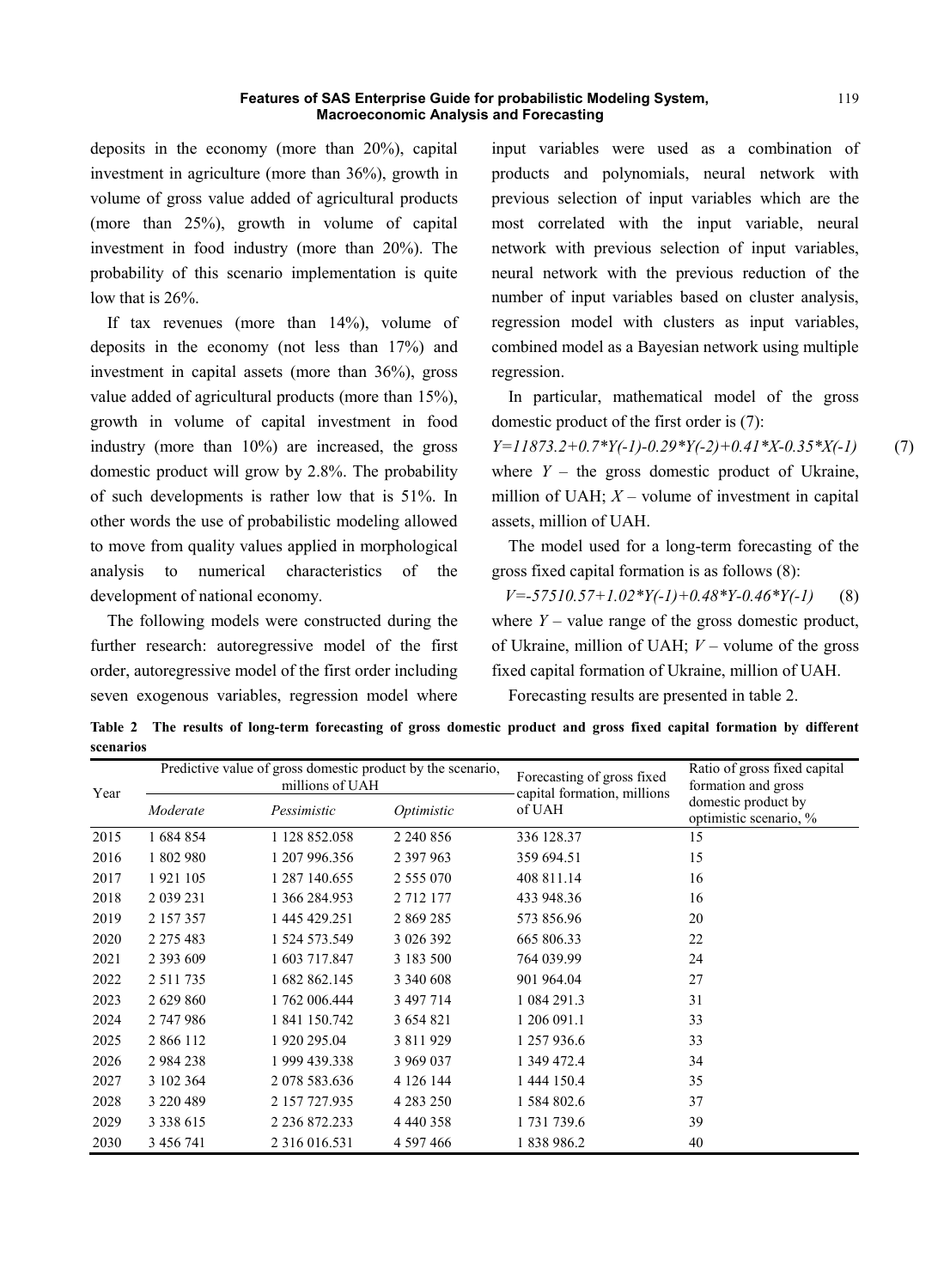| Year | Forecasting result of gross domestic product by: | Deviations of predicting                                            |         |
|------|--------------------------------------------------|---------------------------------------------------------------------|---------|
|      | moderate scenario                                | existence of investment pattern in<br>agriculture production branch | value,% |
| 2015 | 1 684 854                                        | 1 747 523.44                                                        | 3.6     |
| 2016 | 1 802 980                                        | 1 871 757.49                                                        | 3.7     |
| 2017 | 1921 105                                         | 1 995 991.56                                                        | 3.8     |
| 2018 | 2 0 39 2 31                                      | 2 120 225.60                                                        | 3.8     |
| 2019 | 2 157 357                                        | 2 244 459.65                                                        | 3.9     |
| 2020 | 2 2 7 5 4 8 3                                    | 2 3 6 6 6 9 3 .71                                                   | 3.9     |

**Table 3 Comparison of forecasting results of gross domestic product by different investment patterns**

Built economic and mathematical model has acceptable characteristics and ensures proper quality of the forecasting. Based on the forecasting it was found that it is necessary to attract not less than 1 084 291.3 millions UAH of investments to ensure simple reproduction of the national economy in 2022-2023 by the positive scenario and 1 838 986.2 millions UAH for advanced reproduction (2030).

By constant sectoral structure of capital investments during 2015-2030, the increase of capital investment is possible in volumes close to predicted by realistic scenario that confirms the forecasting quality. The model built using the method of principal components has the best characteristics among the variety of built models (9):

*Y=1312704.25+47724.60\*Z* (9) where  $Y -$  is a volume of gross domestic product in millions of UAH; *Z -* the main component which is described by the formula:  $Z = 0.28 * I_{01} + 0.27 * I_{02} +$  $0.23 * I_{03} + 0.17 * I_{04} + 0.22 * I_{05} + 0.14 * I_{06} + 0.27 *$  $I_{07}$  -0.29  $*$   $I_{08}$  +0.29  $*$   $I_{09}$  +0.28  $*$   $I_{10}$ +0.25  $*$   $I_{11}$  + 0.17  $* I_{12} + 0.27 * I_{13} - 0.26 * I_{14}$ ;  $I_{01} - I_{14}$  – the volumes of

capital investments by kinds of economic activities, millions of UAH. In general, the following models were built during

the study of prospects of the national economy development: autoregressive model of first order, autoregressive model of first order with the inclusion of seven exogenous variables, regression model where a combination in the form of products and polynomials were used as its input variables, combined model in form of Bayesian network using multiple regression

Analyzing the predicting results of financial crisis consequences by developed model, it should be noted that the decline in gross domestic product of Ukraine was predicted by 18.5% in 2015 with high probability (51%) against the value of the corresponding index in 2014, which fully corresponds to previous statistical data.

### **4. Conclusions**

The problem of preventing and response to potential threats in humanitarian and public spheres, promoting the growth of national economy, ensuring the national food security, controllability of ecological situation etc. is characterized by complexity, the presence of significant amounts of quantitative and qualitative information, uncertainty, and existence of complex causal relationships between factors.

Therefore, research of problems of forecasting the national economy development in a complex socio-political and economic situation, the growing influence of external factors, the presence of uncertainties and risks requires a systematic multidisciplinary approach, the use of complex analysis instruments and modeling the complex systems. The proposed scheme of the research provides an integrated analysis and forecasting, allows to analyze the extent and the character of impact of various factors on the development of the situation in the national economy, both on short and long term and to build appropriate models of acceptable quality.

Using the developed approach allows us to consider various aspects of the research problem, to structure the subject field using conceptual schemes, to explore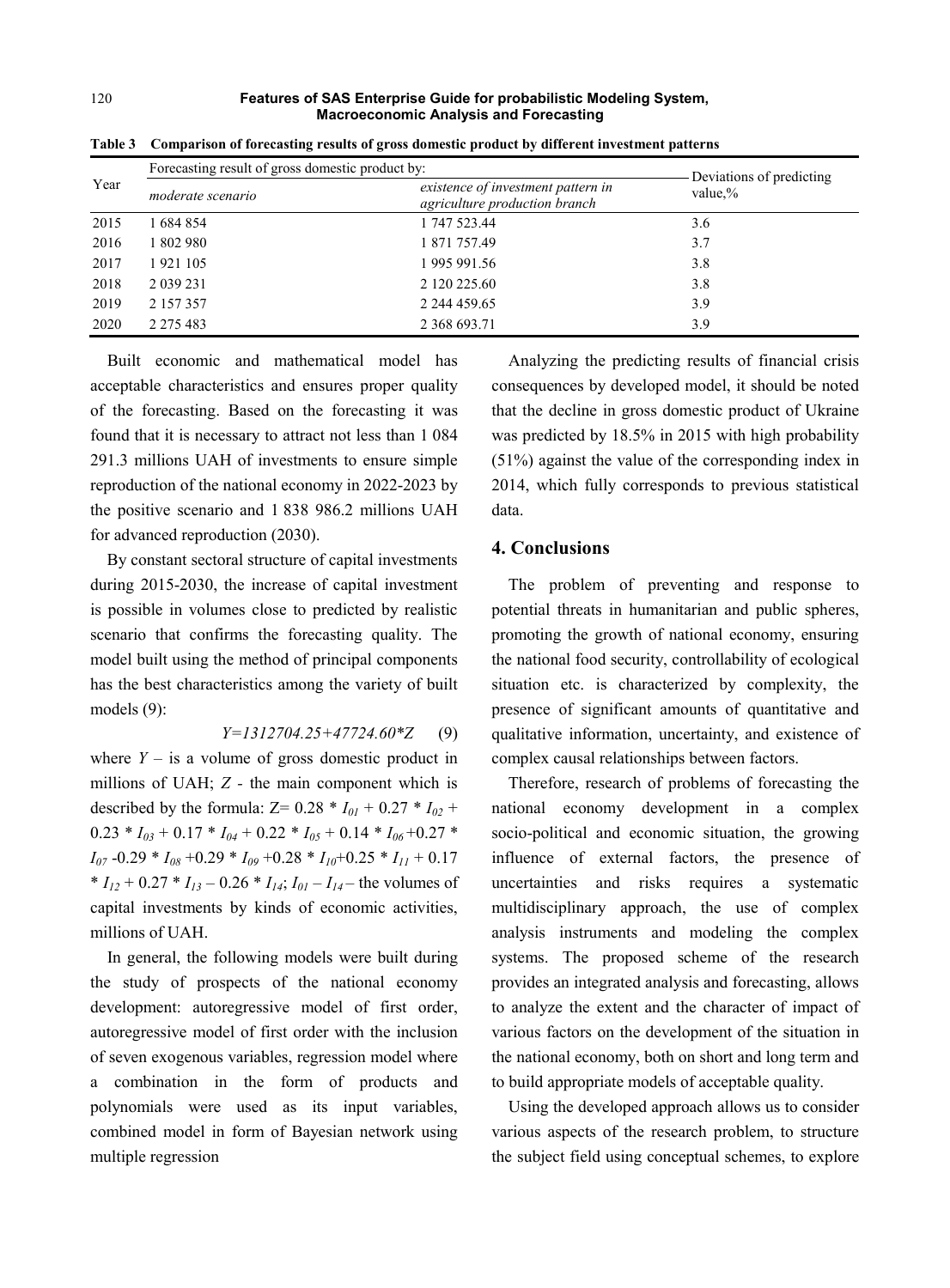possible scenarios of the development, to simulate and predict the development of the national economy according to the most probable scenarios, to define the conditions and factors of formation of the best possible solutions for the national economy development and prevention of the growth of social tension in the country.

# **References**

- [1] SAS Enterprise Miner 13.2: Reference Help. SAS Documentation, SAS Institute Inc., Cary, NC, USA, (2014), 1740 p.
- [2] C. K. Chow, C. N. Liu Approximating discrete probability distributions with dependence trees // IEE Transactions on information theory, May 1968. Vol. IT-14, №3. P. 462-467.
- [3] G. Rebane, J. Pearl The recovery of causal poly-trees from statistical data. // International journal of approximatereasoning, July 1988. Vol. 2, №3. P. 175-182
- [4] E. Herskovits and G. Cooper Kutato: an entropy-driven system for construction of probabilisticexpert systems from databases / Proceedings of the sixth international conference on Uncertainty in Artificial Intelligence (UAI'90), Cambridge, Massachusetts, USA, 27-29 July, NY.: Elsevier science, 1991. P 54-62.
- [5] G. Cooper, E. Herskovits A Bayesian method for the induction of probabilistic networks from data. // Machine Learning, 1992. 9. P. 309-347.
- [6] S. Wong, Y. Xiang Construction of a Markov network from data for probabilistic inference / Third International workshop on rough sets and soft computing (RSSC'94), San Jose (California). 1994. P. 562-569.
- [7] W. Lam, F. Bacchus Learning Bayesian belief networks: an approach based on the MDL principle. // Computational Intelligence, July 1994. Vol. 10, № 4. P. 269-293.
- [8] N. Friedman, M. Goldszmidt Learning Bayesian networks with local structure. / Proceedings of the twelfth international conference on Uncertainty in Artificial Intelligence (UAI'96), Portland, Oregon, USA, 1-4 August, 1996. SF.: Morgan Kaufmann, 1996. P. 252-262.
- [9] J. Suzuki Learning Bayesian belief networks based on the MDL principle: an efficient algorithm using the branch and bound technique. // IEICE Transaction on information and systems, February 1999. P. 356-367.
- [10] J. Suzuki Learning Bayesian belief networks based on the minimum description length principle: basic properties. // IEICE Transaction. on fundamentals, September 1999. Vol. E82-A, № 9. 9 p.
- [11] Wermuth N. and Lauritzen S. Graphical and recursive

models for contingency tables // Biometrika, December 1983. Vol. 70, №3. P. 537-552.

- [12] S. L. Lauritzen The EM algorithm for graphical association models with missing data [Text] / Computational Statistics and Data Analysis. 1995. Vol. 19. P. 191-201
- [13] J. Pearl Probabilistic Reasoning in Intelligent Systems: Networks of Plausible Inference, San Francisco, Morgan Kaufmann (1988), 552 p.
- [14] T. Chu, Y. Xiang Exploring parallelism in learning belief networks / Proceedings of the thirteenth international conference on Uncertainty in Artificial Intelligence (UAI'97), Providence, Rhode Island, USA, 1-3 August, 1997. SF.: Morgan Kaufmann, 1997. P. 90-98.
- [15] S. J. Russell Artificial Intelligence: A Modern Approach (2nd Edition) [Text] / Stuart J. Russel, Peter Norvig. New Jersey.: Prentice Hall, 2002. 1132 p.
- [16] J.-L. Golmard, A. Mallet Learning probabilities in causal trees from incomplete databases [Text] / Revued' Intelligence Arti?cielle, 5. 1991. P. 93-106.
- [17] D. J. Spiegelhalter, R. G. Cowell Learning in probabilistic expert systems [Text] / Bayesian Statistics, vol. 4. Oxford, UK:Oxford University Press, 1992. P. 447-465.
- [18] D. Spiegelhalter, P. Dawid, S. Lauritzen, R. Cowell Bayesian analysis in expert systems [Text] / Statistical Science, 8. 1993. P.219-282.
- [19] K. G. Olesen, S. L. Lauritzen, F.V. Jensen. aHUGIN: A system for creating adaptive causal probabilistic networks [Text] / Uncertainty in Arti?cial Intelligence: Proceedings of the Eighth Conference. CA: MorganKaufmann, 1992. P. 223-229/
- [20] A. P. Dempster, N. M. Laird, D. B. Rubin Maximum likelihood from incomplete data via the EM algorithm // Journal of the Royal Statistical Society. 1977. Vol. 39, №1. P. 1-38.
- [21] N. Friedman Learning belief networks in the presence of missing values and hidden variables [Text] / Fourteenth International Conference on Machine Learning (ICML 1997), Nashville, Tennessee, USA, July 8-12, 1997. SF.: Morgan Kaufmann, 1997. P. 125-133.
- [22] W. R. Gilks, S. Richardson, D. J. Spiegelhalter Markov chain Monte Carlo methods in practice [Text] / New York: Chapman Hall. 1996.
- [23] D. J. Spiegelhalter, S.L. Lauritzen Sequential updating of conditional probabilities on directed graphical structures [Text] / Networks, 20. 1990. P.579-605.
- [24] J. Binder, D. Koller, S. Russell, K. Kanazawa Adaptive probabilistic networks with hidden variables [Text] / Machine Learning. 1997. Vol. 29. P. 213-244.
- [25] S. Russell, J. Binder, D. Koller, K. Kanazawa Local learning in probabilistic networks with hidden variables